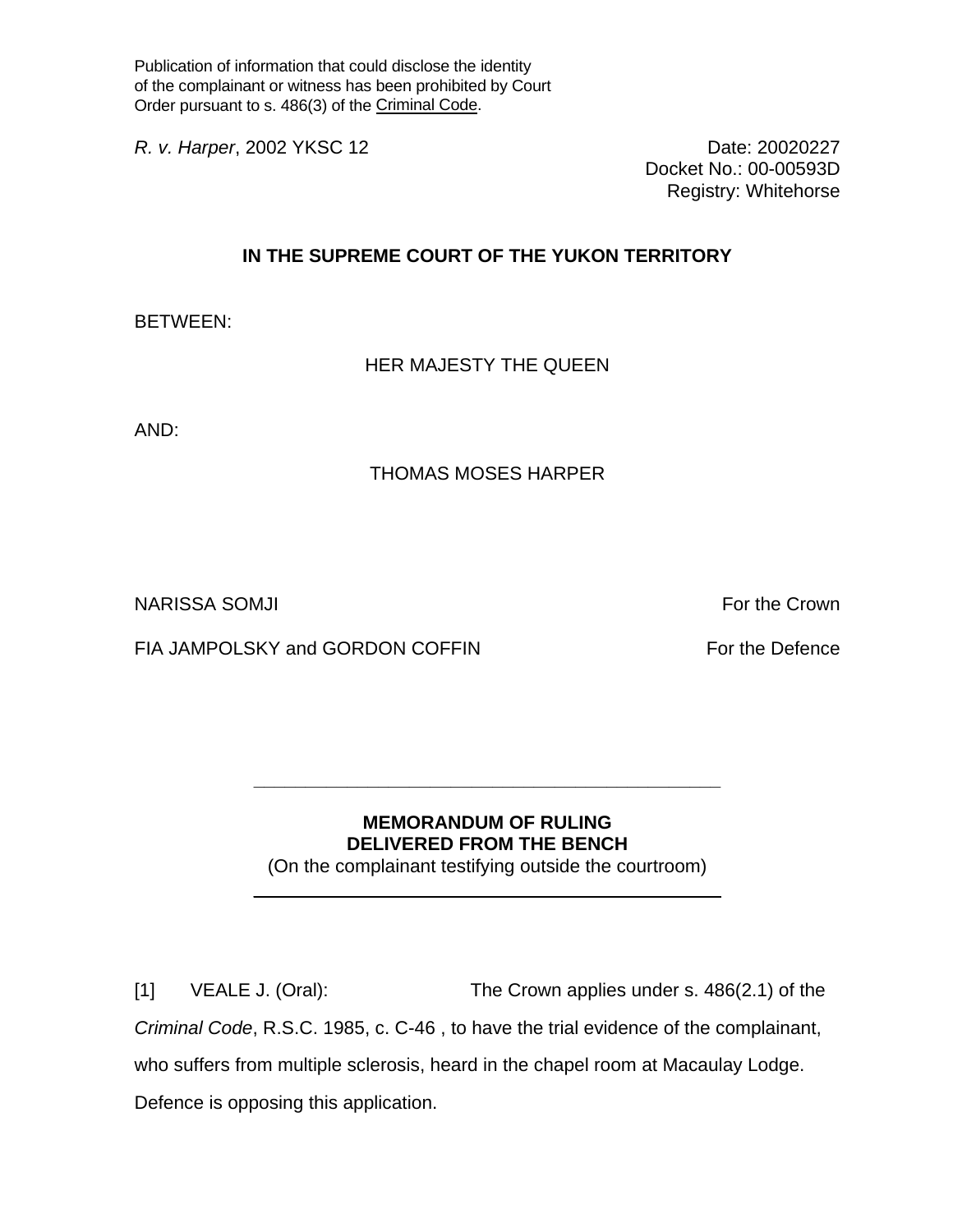[2] On February 25 in this case, I ruled that the complainant would not be so traumatized that she could not testify at all. However, I ruled that she should be examined at Macaulay Lodge, as she appeared to be capable of testifying in a controlled environment for the purpose of a competency inquiry. I ultimately ordered that she is competent to testify and, although she will be stressed, confused and agitated at times, it will not cause her harm.

[4] The Crown and the defence agree that the evidence of Dr. Anzarut, her neurologist, and Dr. Macdonald, her treating physician, can be considered for the purpose of this application. The defence did not wish the further opportunity of crossexamining either of the doctors.

[5] My reading of s. 486(2.1) is that a judge can order that a complainant or witness suffering from a mental or physical disability can testify outside the courtroom to obtain a full and candid account from the complainant. Or, alternatively, the complainant can testify in court behind a screen. The wording does not specifically permit the complainant to testify outside the courtroom and with a screen.

[6] As indicated in my earlier decision about this complainant, she has a chronic and progressive case of multiple sclerosis. Dr. Anzarut said that testifying will cause her to suffer emotional and physical stress, but he does not think it will be permanent. Dr. Macdonald, her treating physician, and the doctor most familiar with the complainant, states that the complainant functions best when she is in a routine, familiar environment. When out of such an environment, she becomes agitated and the stress could exacerbate her condition. Dr. Macdonald testified that the potential for harm is reduced if the examination takes place at Macaulay Lodge.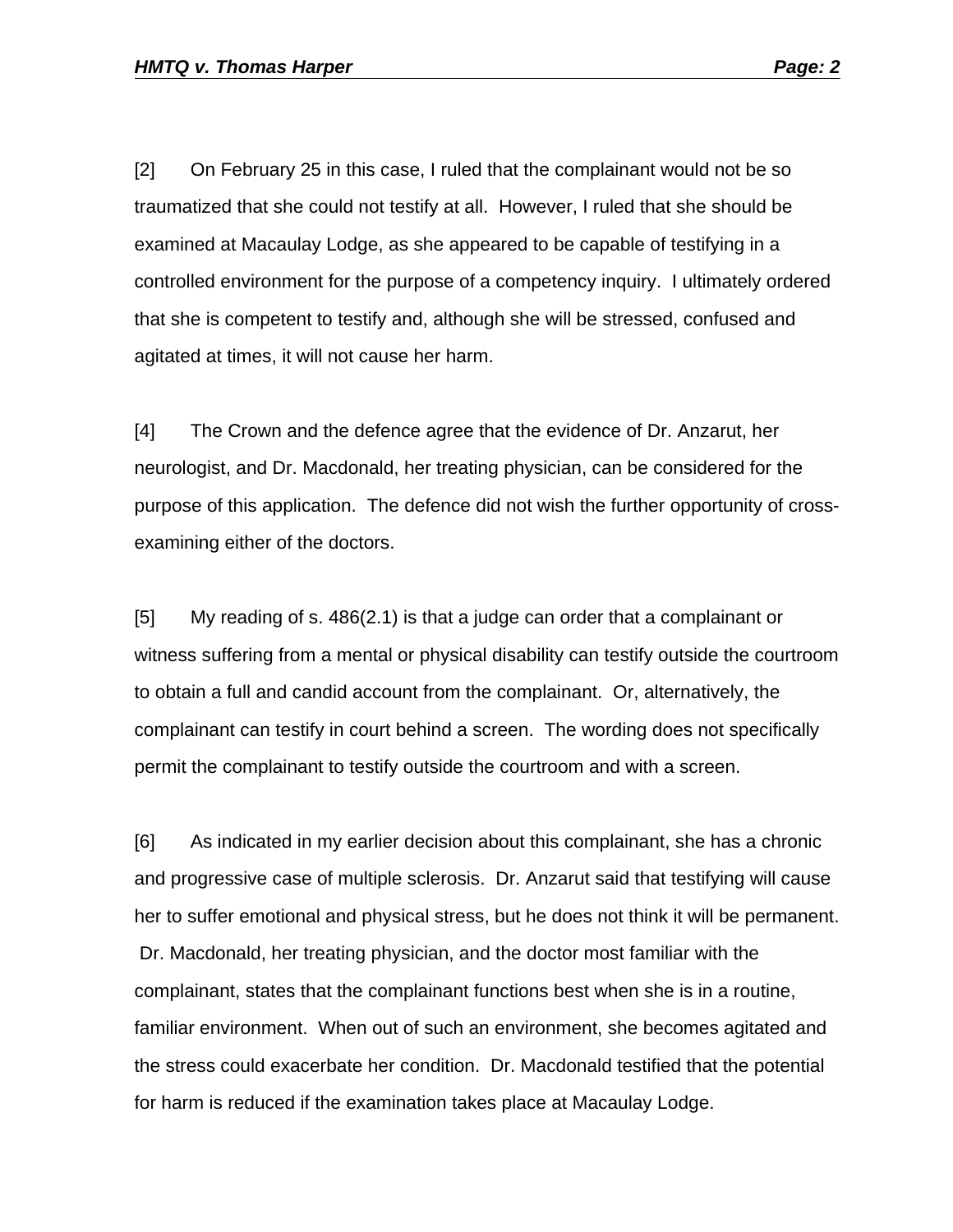[7] Although I had some misgivings, I ordered that the complainant should testify for the competency inquiry, under s. 16, in a controlled environment. The terms were that a screen would be used at Macaulay Lodge, her social worker present, and Mr. Harper would be escorted by an R.C.M.P. officer. No objection was taken to those terms at that time.

[8] Macaulay Lodge is a continuing care residence for people with disabilities from the ages of 19 to well into their 80s, and perhaps older. It is not a private residence. In this case, both the mental and physical disabilities of the complainant are severe and testifying at Macaulay Lodge is necessary to obtain a full and candid account of the acts complained of, and I order that that testimony be taken at Macaulay Lodge under the same terms as set out above, without a screen.

[9] It will be a hearing of the court in public. If there is any difficulty with public access, that should be raised now.

[10] This ruling does not go beyond the narrow wording of s. 486(2.1), but I do find that the ruling is necessary for the proper administration of justice. The accused shall be able to observe the complainant as she testifies, without a screen, but he will be seated at the back of the small hearing room, just behind his counsel. His distance from the complainant will be no more than 15 to 20 feet.

[11] Ms. Somji, is there any issue with respect to public access?

[12] MS. SOMJI: I have to speak to the facility owners -- or operators. I also have to speak to -- they may have to speak to their own YTG counsel about what that facility is or isn't, and what they can or cannot --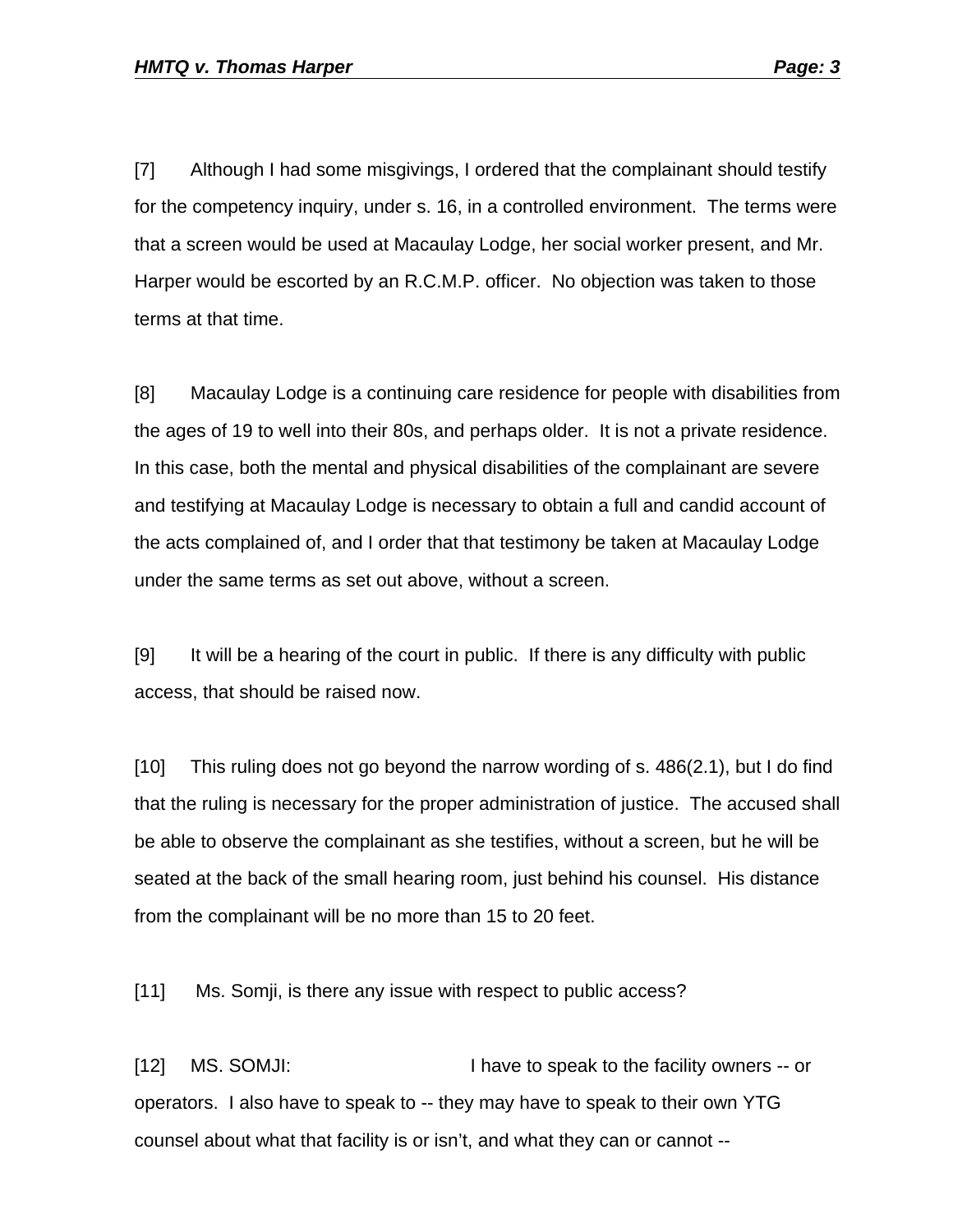[13] THE COURT: Well, I am a little taken aback that you have to make this inquiry now. Was there any objection raised to our last hearing?

[14] MS. SOMJI: I understand that they locked the doors.

[15] THE COURT: After we entered?

[16] MS. SOMJI: Yeah, and I don't know the legal -- I don't know the legal issues around the definition of this facility. I don't know if -- what the facility's views are. I mean, I suspect that if there are going to be a lot people and - press in attendance, the facility may have concerns with respect to the privacy of their residents, and then I may be forced to make an application under 486.1 for a court -- closed court. On the other hand, maybe nobody will show up. So perhaps - we do have a doctor -- well, we do have a doctor here if you would like to perhaps proceed with that evidence, and perhaps if we can just start at 2:30. I will call - make some calls to the facility and then take it from there.

[17] MS. JAMPOLSKY: My Lord, just before we set down, there will be one more issue, which came up at the s. 16 inquiry. Section 486 allows for a support person to be in the room with the witness when they're giving evidence. However, s. 486.1.3 says that that person shall not be a witness in the proceeding.

[18] THE COURT: CREAGIST CONSTRUCT ON A GRAY. Just hang on a sec.

[19] MS. SOMJI: I think we can, Your Honour, that Elaine Senkpiel does not have to be there. I had, in fact, scheduled her this morning to try and proceed before the complainant potentially, so that she could be seated beside